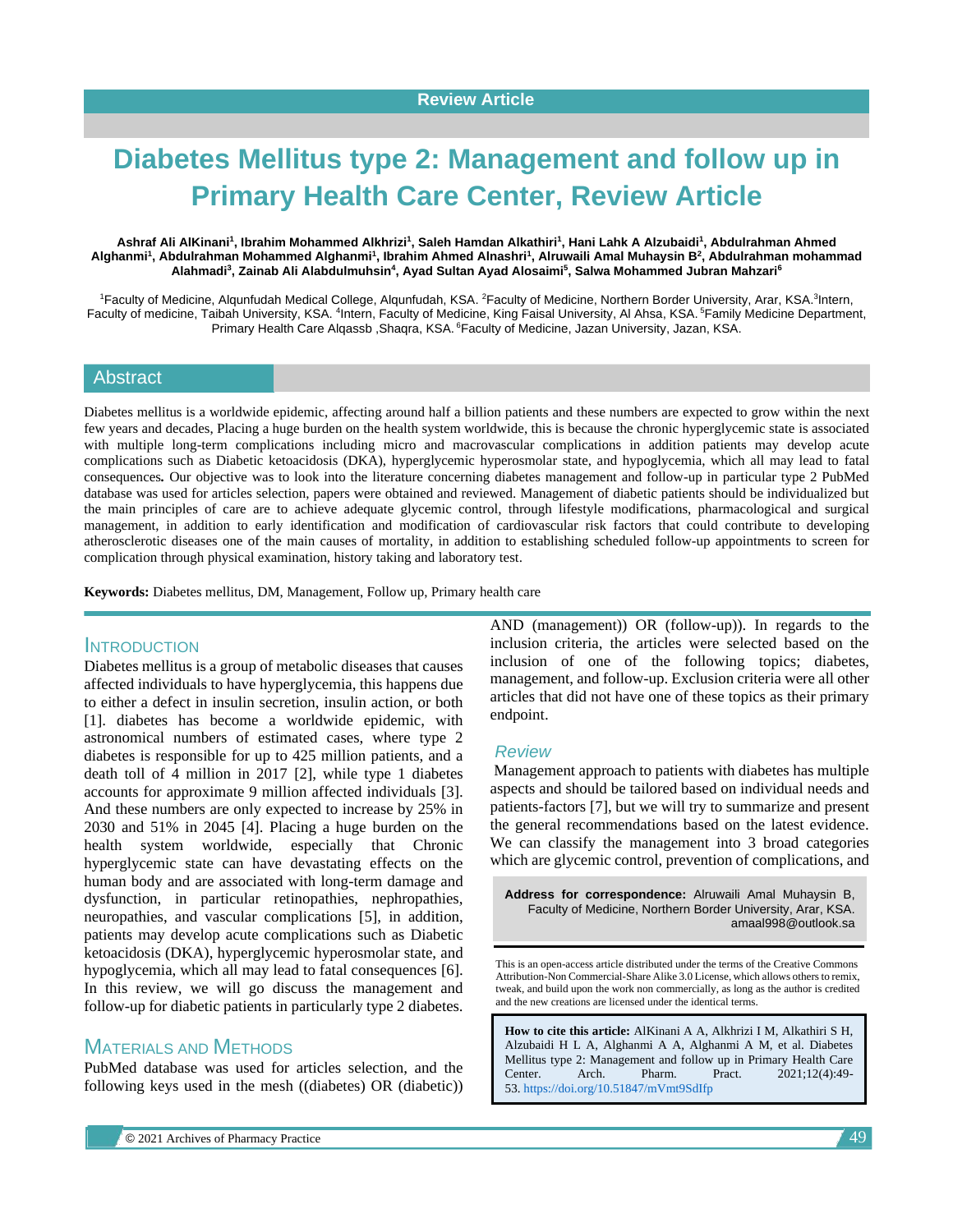management of short- and long-term complications, we will focus in our discussion on the former two.

#### *Glycemic Control*

The cornerstone of management in diabetic patients is proper glycemic control, as data from numerous research have found that the incidence of diabetic complications is directly related to poor glycemic control [8]. Latest recommendations advocate for using glycated hemoglobin (A1C) for glycemic assessment as it is considered a reliable measure of chronic hyperglycemia and a good predictor for long-term diabetes complications [9]. The target goal of glycated hemoglobin level should be individualized, balancing the health benefit on one hand and adverse effects such as hypoglycemic attacks and additional expenses on the other hand. But in general, most young patients without any established complications the recommended goal is  $\langle 7 \rangle$  percent (53 mmol/mol) [10], to achieve such levels patients should aim and maintain daily Fasting glucose between 80 - 130 mg/dL and postprandial glucose below 180 mg/dL [11], but older patients with limited life expectancy, comorbid conditions or who already have developed complication a less strict control up to 8 percent (64 mmol/mol) or higher is desirable [10].

In newly diagnosed type 2 diabetic patients, blood glucose levels can be managed by a variety of lifestyle changes and non-pharmacological measures including a healthy and balanced diet, physical exercise, weight reduction, and bariatric surgery. In addition to patient education and consultation about self-management and care [12]. If glucose control was inadequate, non-compliance of patients or an initially high A1C pharmacological therapy can be deployed as we will discuss in the next section of the paper.

As for type 1 diabetic patients intensive insulin therapy should be commenced as early as possible in all patients as it has been proven to lower the risk of both micro and macrovascular complication [13, 14], some experts may recommend tighter control of A1C level below 6.5% but there are no long term data to support that, especially that the tighter the control the more chances of side effect which may include financial burden, weight gain and more dreadfully recurrent hypoglycemic attacks that could prove to be fatal [15], both traditional method of insulin administration using multiple daily insulin (MDI) injections and new developed continuous subcutaneous delivery of a rapid-acting insulin preparation via a pump (CSII) achieve similar outcomes and choice is mainly based on personal preferences of patients [16].

# *Hypoglycemic Medications for Type 2 Diabetes*

With a plethora of developed hypoglycemic drugs that are available, making the optimal choice of medication based on each patient's unique characteristic and needs is a difficult task, we will briefly discuss the main pharmacological options to help guide physicians for making the right choice.

#### *Metformin*

The recommended initial choice of monotherapy in newly diagnosed type 2 asymptomatic patients, is due to its comparable glycemic control to other medications, weight reducing properties, and reduction of cardiovascular risks [17-19], in addition to being more affordable and with a relatively safer side effect profile, such as fewer hypoglycemic attacks [20]. the full extent of its mechanism of action is still not fully understood but the main effect is inhibiting the gluconeogenesis in the liver, other effects include insulin sensitization and gut alteration but are yet to be fully studied. The most common side effect is GI upset and vitamin B12 deficiency while the most serious is lactate acidosis especially in predisposed patients who suffer from a hepatic impairment, heart failure, and chronic kidney disease (CKD), therefore metformin is contraindicated to be prescribed in patients with eGFR less than 30 mL/min or severe hepatic or cardiac impairment, dosing starts with 500 mg once per day taken in the evening, which could be increased with gradual titration till reaching the maximum dose of 2grams/day [21]. In case of intolerance or inadequate control within 3 months despite reaching maximum dose a second line of therapy could be added.

#### *Sulfonylurea*

sulfonylureas are a group of drugs that exert their action on pancreatic β-cells causing a rise in insulin plasma concentrations, in addition to a reduction in insulin hepatic clearance, these drugs are cheap, generally safe, and could be used as monotherapy as a combination, put patient should be educated on possible side effect especially the hypoglycemic attacks and weight gain, therefore they are usually avoided in the elderly who are at high risk of complications if hypoglycemia does occur, additionally they are associated with increased cardiovascular complication and worst prognosis in patients who develop the cardiac event [22].

# *GLP-1 RA (receptor agonist)*

Are a group of analogues similar to the naturally produced GLP-1 hormone, which acts on β Cells leading to increase in insulin production in responses to high glucose levels, additionally it causes a reduction in glucagon release, slowing of gastric emptying, decrease in appetite and mild weight reduction, a key difference between these analogues and the natural hormone is that former is more resistant to degradation by DPP-4 enzymes and thus they exert a more potent action, GLP-1 RA medications are expensive and usually indicated as an add-on therapy in individuals with a co-morbid atherosclerotic disease where there have been found to decrease mortality from CVS complications or with history of recurrent hypoglycemia, but they are not recommended to be used in patients with eGFR <30 mL/min or with history of pancreatitis as they may cause flare-ups, their most prevalent side effects are gastrointestinal complains, a good point to keep in mind that studies have demonstrated no additional benefit was observed when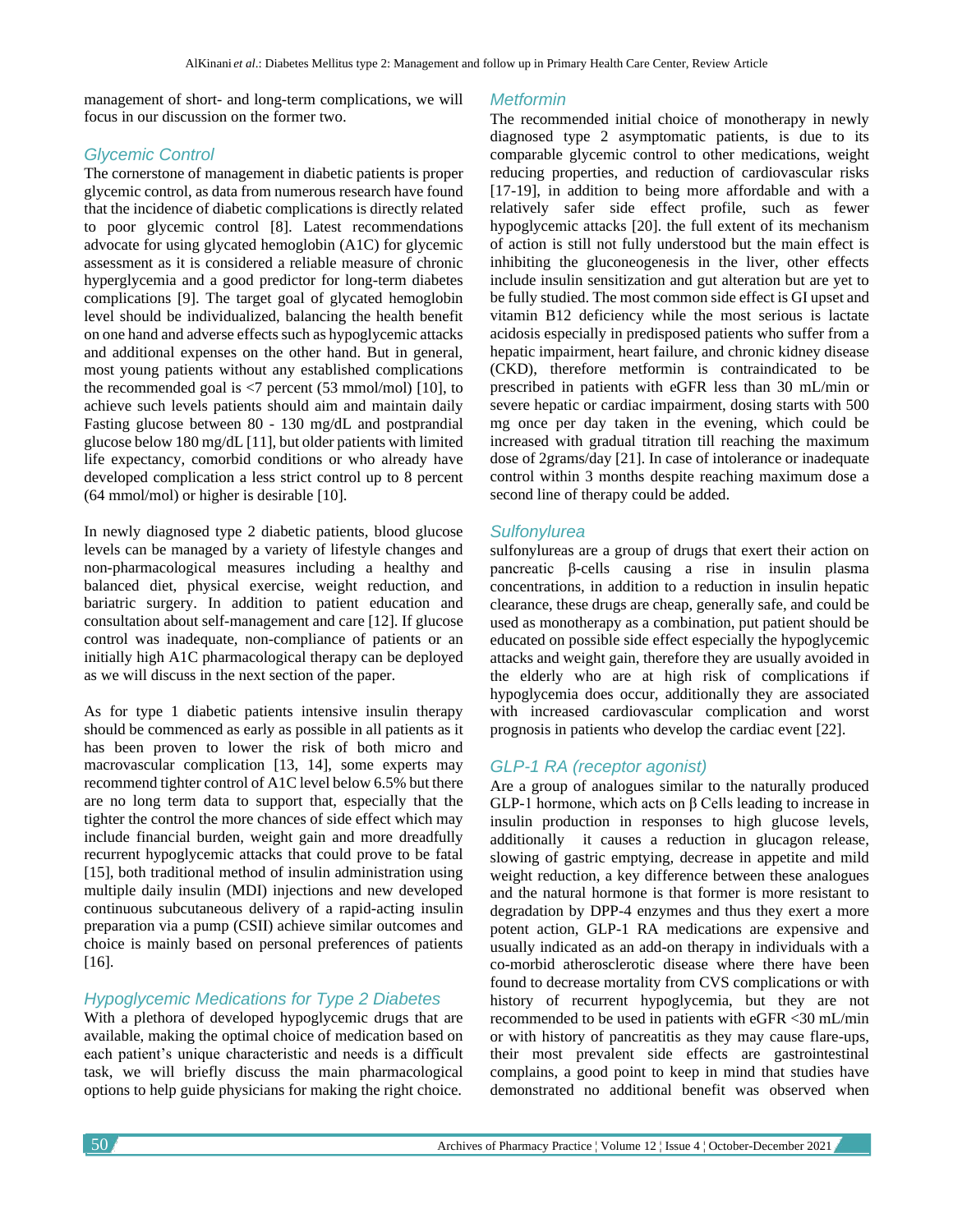combined GPP-4 inhibitors and thus such regimen should be avoided [23, 24].

#### *DPP-4 inhibitor*

The mechanism of action in these drugs is similar to GLP RA mentioned above, with the difference being in site action where they act on the DPP-4 enzyme inhibiting its break down of GLP-1 hormone, and that they produce a milder degree of effect if compared to GLP-1 RA, in addition to being inferior regarding mortality reduction, frequent side effects include respiratory tract infection, skin and musculoskeletal symptoms but don't seem to increase the incidence of pancreatitis, As a result of what's mentioned earlier their use is mainly in patients who develop intolerance or adverse effects to GLP-1 RA [25-27].

### *Thiazolidinedione*

Thiazolidinedione directly decreases insulin resistance, which subsequently causes a decrease in insulin requirement, alteration in adipose tissue distribution, decrease in plasma LDL and free fatty acid concertation, increases in HDL, and decrease in cardiovascular risk factors, henceforth are a good candidate inpatient at risk of cardiovascular events, similar to sulfonylureas they can lead to weight gain, but more commonly edema and fluid overload which could have a catastrophic effect on a patient with heart failure and therefore is generally contraindicated in such patients, other rare side effects include bladder cancer and hepatitis [28].

## *SGLT2 inhibitor*

They act on proximal tubules of the kidney inhibiting glucose transporters and enhancing excretion, due to such mechanism hypoglycemia is a rare complication, also they promote modest weight loss and decline blood pressure, they are a favorable option in patients with heart failure, atherosclerotic disease, and chronic kidney disease with some experts calling it the drug of choice for cardiorenal protection, adverse effects include genitourinary infections, increased risk of fractures, foot amputations, DKA and AKI and henceforth should be avoided in patient with history developing such complications [29, 30].

## *Insulin Therapy in Type 2 Diabetes*

Insulin therapy is recommended to be initiated if AIC level at presentation was >9% or glycemic control was inadequate despite using optimal treatment [31], it could be used as monotherapy or in conjunction to the previously used oral hypoglycemic medications, but if patient is on Sulfonylureas or Thiazolidine then a change of regimen is warranted to any of the following drugs Metformin, GLP-1 RA, DPP-4 inhibitors, and SGLT2, this occurs mainly due to increased risk of adverse effects chiefly hypoglycemia [32], a good dose to start therapy with is 0.1-0.2 units/per kg/per day of basal or long acting insulin injected early in morning or prior to bedtime insulin dose which is known as augmentation dose, this dose could be tittered gradually by 2 to 4 units/per week till reaching the desired glycemic control, guided by frequent measures of fasting blood glucose levels [33], if patients don't achieve optimal control despite reaching 0.5 unit/kg then switching to a replacement dose administered through multiple daily injections (MDI) or an insulin pump are both viable options [31], but detailed insulin regimen and options are beyond the scope of this article and won't be discussed here, a crucial points for achieving good outcomes of therapy is patient education, as they should receive a thorough and extensive education on how to monitor their glucose levels, ,adjusting the dose based on consumed food or physical exercise, healthy and harmful eating habits and what possible side effects they may experience such as weight gain and hypoglycemia, in addition if family members are available they could be involved and taught for example on how to help incases of hypoglycemic attack [34].

## *Surgical Management*

Numerous researches have demonstrated positive outcomes in an obese patient with type 2 diabetes undergoing bariatric surgical procedures, these effects range from improved glycemic control to the cessation of insulin therapy and full remission for a while, some studies have even shown that surgeries had better glycemic control compared to medical therapy [35]. But not all patients will have such astonishing results and the key point for good outcomes is choosing appropriate candidates for surgery such as a patient with BMI >35 kg/m2 [36].

## *Cardiovascular Risk Reduction*

Diabetic patients are more prone to developing atherosclerotic cardiovascular complications which are considered one of the main causes of mortality in this population, therefore a major aspect of treatment is identifying and managing other risk factors of developing CVD, these include smoking cessation and weight reduction, another risk factor to alter is hypertension to maintain blood pressure <140/90, but if a patient has an established ASCVS or 10-year ASCVD risk  $\geq$ 15% then a more stringent goal of <130/80 is more desirable, if patients have hypertension and associated proteinuria then the prescription of either ACEI or ARBs is recommended, in addition to correction of any dyslipidemia using statins or other lipid-lowering medications, finally patients who have established ASCVS should start using aspirin therapy at a dose of 75–162 mg/day, on the other hand, the use of aspirin as a mean of primary prevention is still debatable and further research need to be conducted [37, 38].

#### *Follow up*

As we have discussed through this paper diabetic patients are at risk of developing a wide array of possible complications, therefore the implementation of routine follow-ups and evaluations is necessary for continuous assessment of glycemic control, and early identification and management of any arising complication.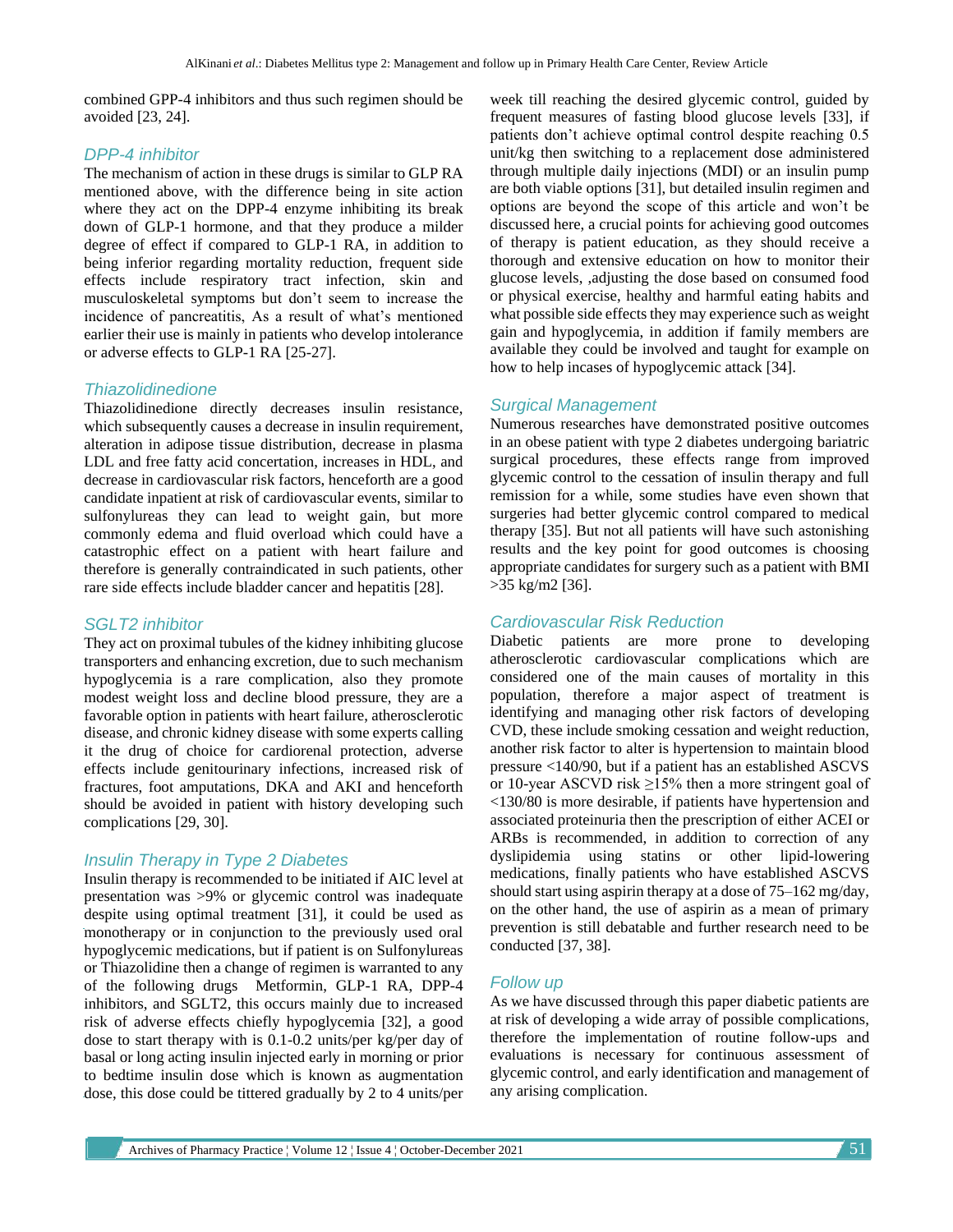#### *Clinic Visits*

A diabetic patient should have at least  $2 - 4$  appointments per year with their primary care physician, during which the doctor should perform a thorough physical examination with blood pressure measurement and foot examination, additionally, a full history must be taken from patients looking for any symptoms suggesting complications, also physician should counsel their patient regarding weight loss, and smoking cessation, lastly patients need to undergo a dilated eye examination annually performed by an ophthalmologist, but if retinopathy was detected then the frequency of examination should be increased to guide therapy [38].

#### *Laboratory Test*

Glycemic control of patient needs to be assessed using A1C level at 6 months intervals assuming good control, but suboptimal glucose level will warrant testing at 3 months increments till adequate control is achieved, moreover lipid profile should be taken as part of initial evaluation and repeated every 5 years if the result were within the desired range, however, if a patient were found to have dyslipidemia then a follow-up test after 1-3 months post-initiation of management is needed and future tests to be done once per year, finally patients are recommended to assess their urinary albumin once yearly if unfortunately urinary albumin was found to be >30 mg/g increasing frequency of testing is needed [38].

# **CONCLUSION**

Management of diabetic patients should be individualized taking into consideration each patient's unique characteristics and needs, but the main principles of care are to achieve and maintain adequate glycemic control through the use of lifestyle modifications, pharmacological and surgical management, in addition to early identification and modification of cardiovascular risk factor such as smoking, hypertension, dyslipidemia and obesity which all could contribute to developing atherosclerotic diseases one of the main causes of mortality, also providing proper patient education and support to aid him in his therapeutic journey, finally to encourage patient to have routinely scheduled follow-up appointments to screen for complication through physical examination, history taking and laboratory test.

#### ACKNOWLEDGMENTS: None CONFLICT OF INTEREST: None FINANCIAL SUPPORT: None ETHICS STATEMENT: None

# **REFERENCES**

- 1. Skyler JS, Bakris GL, Bonifacio E, Darsow T, Eckel RH, Groop L, et al. Differentiation of Diabetes by Pathophysiology, Natural History, and Prognosis. Diabetes. 2017;66(2):241-55. doi:10.2337/db16-0806
- 2. Galaviz KI, Weber MB, Straus A, Haw JS, Narayan KMV, Ali MK. Global Diabetes Prevention Interventions: A Systematic Review and Network Meta-analysis of the Real-World Impact on Incidence,

Weight, and Glucose. Diabetes Care. 2018;41(7):1526-34. doi:10.2337/dc17-2222

- 3. Green A, Hede SM, Patterson CC, Wild SH, Imperatore G, Roglic G, et al. Type 1 diabetes in 2017: global estimates of incident and prevalent cases in children and adults. Diabetologia. 2021. doi:10.2139/ssrn.3751311
- 4. Saeedi P, Petersohn I, Salpea P, Malanda B, Karuranga S, Unwin N, et al. Global and regional diabetes prevalence estimates for 2019 and projections for 2030 and 2045: Results from the International Diabetes Federation Diabetes Atlas, 9(th) edition. Diabetes Res Clin Pract. 2019;157:107843. doi:10.1016/j.diabres.2019.107843
- 5. Forbes JM, Cooper ME. Mechanisms of diabetic complications. Physiol Rev. 2013;93(1):137-88. doi:10.1152/physrev.00045.2011
- 6. Fayfman M, Pasquel FJ, Umpierrez GE. Management of Hyperglycemic Crises: Diabetic Ketoacidosis and Hyperglycemic Hyperosmolar State. Med Clin North Am. 2017;101(3):587-606. doi:10.1016/j.mcna.2016.12.011
- 7. Pfeiffer AF, Klein HH. The treatment of type 2 diabetes. Dtsch Arztebl Int. 2014;111(5):69-81.
- 8. Rodríguez-Gutiérrez R, Montori VM. Glycemic Control for Patients With Type 2 Diabetes Mellitus: Our Evolving Faith in the Face of Evidence. Circ Cardiovasc Qual Outcomes. 2016;9(5):504-12. doi:10.1161/CIRCOUTCOMES.116.002901
- 9. Sherwani SI, Khan HA, Ekhzaimy A, Masood A, Sakharkar MK. Significance of HbA1c Test in Diagnosis and Prognosis of Diabetic Patients. Biomark Insights. 2016;11:95-104. doi:10.4137%2FBMI.S38440
- 10. Kirkman MS, Briscoe VJ, Clark N, Florez H, Haas LB, Halter JB, et al. Diabetes in older adults. Diabetes Care. 2012;35(12):2650-64. doi:10.2337/dc12-1801
- 11. Wei N, Zheng H, Nathan DM. Empirically establishing blood glucose targets to achieve HbA1c goals. Diabetes Care. 2014;37(4):1048-51. doi:10.2337/dc13-2173
- 12. Raveendran AV, Chacko EC, Pappachan JM. Non-pharmacological Treatment Options in the Management of Diabetes Mellitus. Eur Endocrinol. 2018;14(2):31-9. doi:10.17925/EE.2018.14.2.31
- 13. Reichard P, Nilsson BY, Rosenqvist U. The effect of long-term intensified insulin treatment on the development of microvascular complications of diabetes mellitus. N Engl J Med. 1993;329(5):304-9. doi:10.1056/NEJM199307293290502
- 14. Nathan DM, Bayless M, Cleary P, Genuth S, Gubitosi-Klug R, Lachin JM, et al. Diabetes control and complications trial/epidemiology of diabetes interventions and complications study at 30 years: advances and contributions. Diabetes. 2013;62(12):3976-86. doi:10.2337/db13- 1093
- 15. Brown RJ, Wijewickrama RC, Harlan DM, Rother KI. Uncoupling intensive insulin therapy from weight gain and hypoglycemia in type 1 diabetes. Diabetes Technol Ther. 2011;13(4):457-60. doi:10.1089/dia.2010.0159
- 16. Pala L, Dicembrini I, Mannucci E. Continuous subcutaneous insulin infusion vs modern multiple injection regimens in type 1 diabetes: an updated meta-analysis of randomized clinical trials. Acta Diabetol. 2019;56(9):973-80. doi:10.1007/s00592-019-01326-5
- 17. Maruthur NM, Tseng E, Hutfless S, Wilson LM, Suarez-Cuervo C, Berger Z, et al. Diabetes Medications as Monotherapy or Metformin-Based Combination Therapy for Type 2 Diabetes: A Systematic Review and Meta-analysis. Ann Intern Med. 2016;164(11):740-51. doi:10.7326/M15-2650
- 18. Yerevanian A, Soukas AA. Metformin: Mechanisms in Human Obesity and Weight Loss. Curr Obes Rep. 2019;8(2):156-64. doi:10.1007/s13679-019-00335-3
- 19. Zhang K, Yang W, Dai H, Deng Z. Cardiovascular risk following metformin treatment in patients with type 2 diabetes mellitus: Results from meta-analysis. Diabetes Res Clin Pract. 2020;160:108001. doi:10.1016/j.diabres.2020.108001
- 20. van Dalem J, Brouwers MC, Stehouwer CD, Krings A, Leufkens HG, Driessen JH, et al. Risk of hypoglycaemia in users of sulphonylureas compared with metformin in relation to renal function and sulphonylurea metabolite group: population based cohort study. BMJ. 2016;354:i3625. doi:10.1136/bmj.i3625